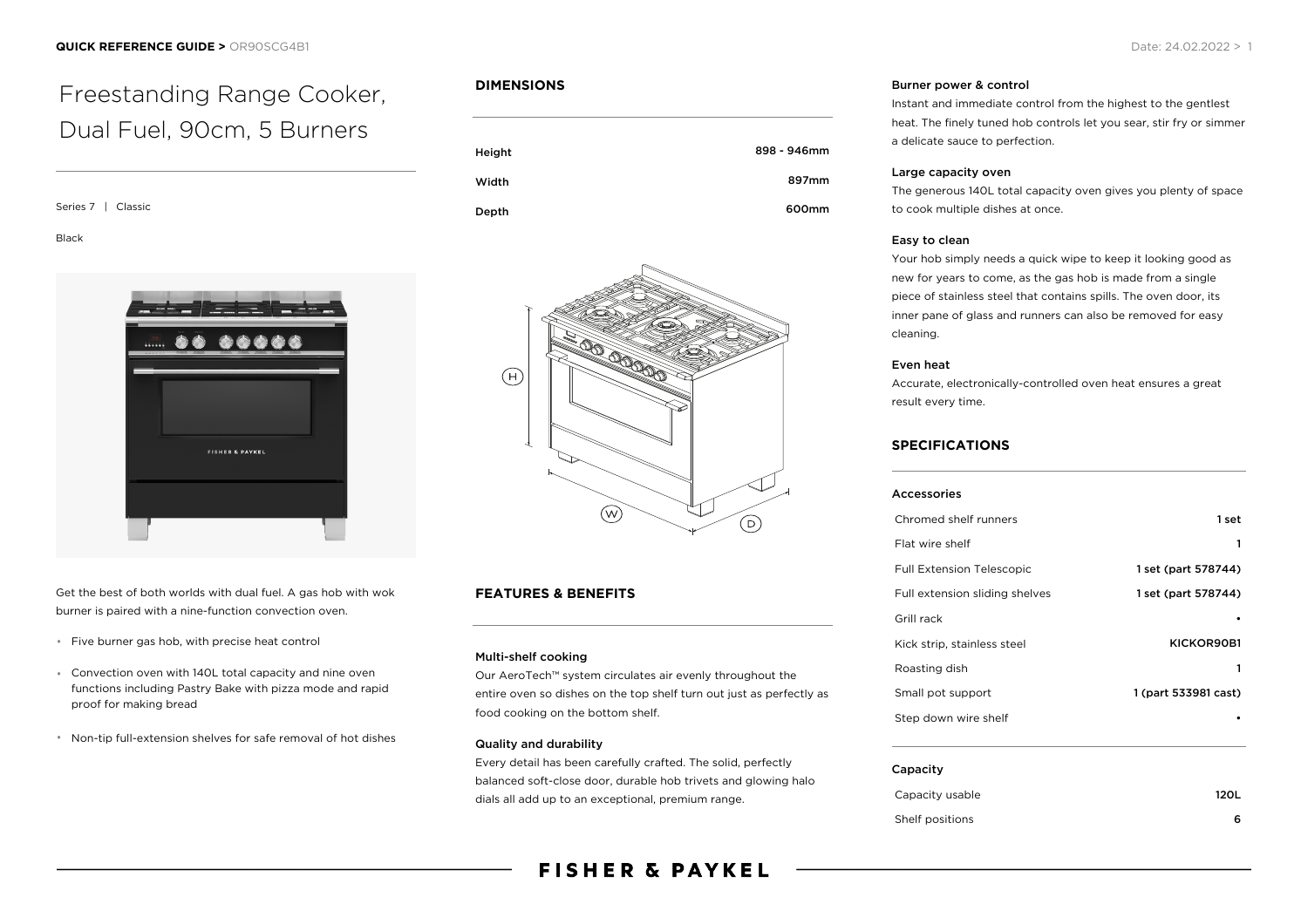#### **QUICK REFERENCE GUIDE >** OR90SCG4B1 Date: 24.02.2022 > 2

| Total capacity                 | 140L                        |
|--------------------------------|-----------------------------|
| Usable capacity                | 120L                        |
| Cleaning                       |                             |
| Acid resistant graphite enamel |                             |
| Drop down grill element        |                             |
| Removable oven door            |                             |
| Removable oven door inner      |                             |
| Removable shelf runners        |                             |
| Controls                       |                             |
| Audio feedback                 |                             |
| Automatic cooking/minute       |                             |
| Automatic pre-set              |                             |
| Celsius/Fahrenheit             |                             |
| Electronic clock               |                             |
| Laser etched graphics          |                             |
| Precise electronic temperature |                             |
| Sabbath mode                   |                             |
| Turned stainless steel clock   |                             |
| Oven features                  |                             |
| AeroTech™ technology           |                             |
| Automatic rapid pre-heat       |                             |
| Electronic oven control        |                             |
| Full extension telescopic      |                             |
| Internal light                 | 4 x 25W halogen (2 side & 2 |
| Soft open/close door           |                             |
| Storage drawer                 |                             |

Twin cavity fans **•** 

# Oven functions

| 9 |                  |
|---|------------------|
|   |                  |
|   |                  |
|   | Quadruple glazed |
|   |                  |
|   | 22A              |
|   | 50Hz             |
|   |                  |
|   | 600mm            |
|   |                  |
|   | 898 - 946mm      |
|   |                  |

Hob Features

Hob rail •

LPG/Natural gas compatible • Sealed range top Hob Performance Number of burner elements 5 Number of burners 5 Triple ring wok burner (natural 1.8 - 4kW Safety Advanced cooling system Anti-tilt bracket • Balanced oven door • CoolTouch door Flame failure system • Full extension telescopic 1 set (part 578744) Full extension telescopic • Non-tip shelves • Warranty Parts and labour 5 years 5 years 5 years 5 years 5 years 5 years 5 years 5 years 5 years 5 years 5 years 5 years 5 years 5 years 5 years 5 years 5 years 5 years 5 years 5 years 5 years 5 years 5 years 5 years 5 years 5 yea

SKU 81697

The product dimensions and specifications in this page apply to the specific product and model. Under our policy of continuous improvement, these dimensions and specifications may change at any time. You should therefore check with Fisher & Paykel's Customer Care Centre to ensure this page correctly describes the model currently available. ? Fisher & Paykel Appliances Ltd 2020